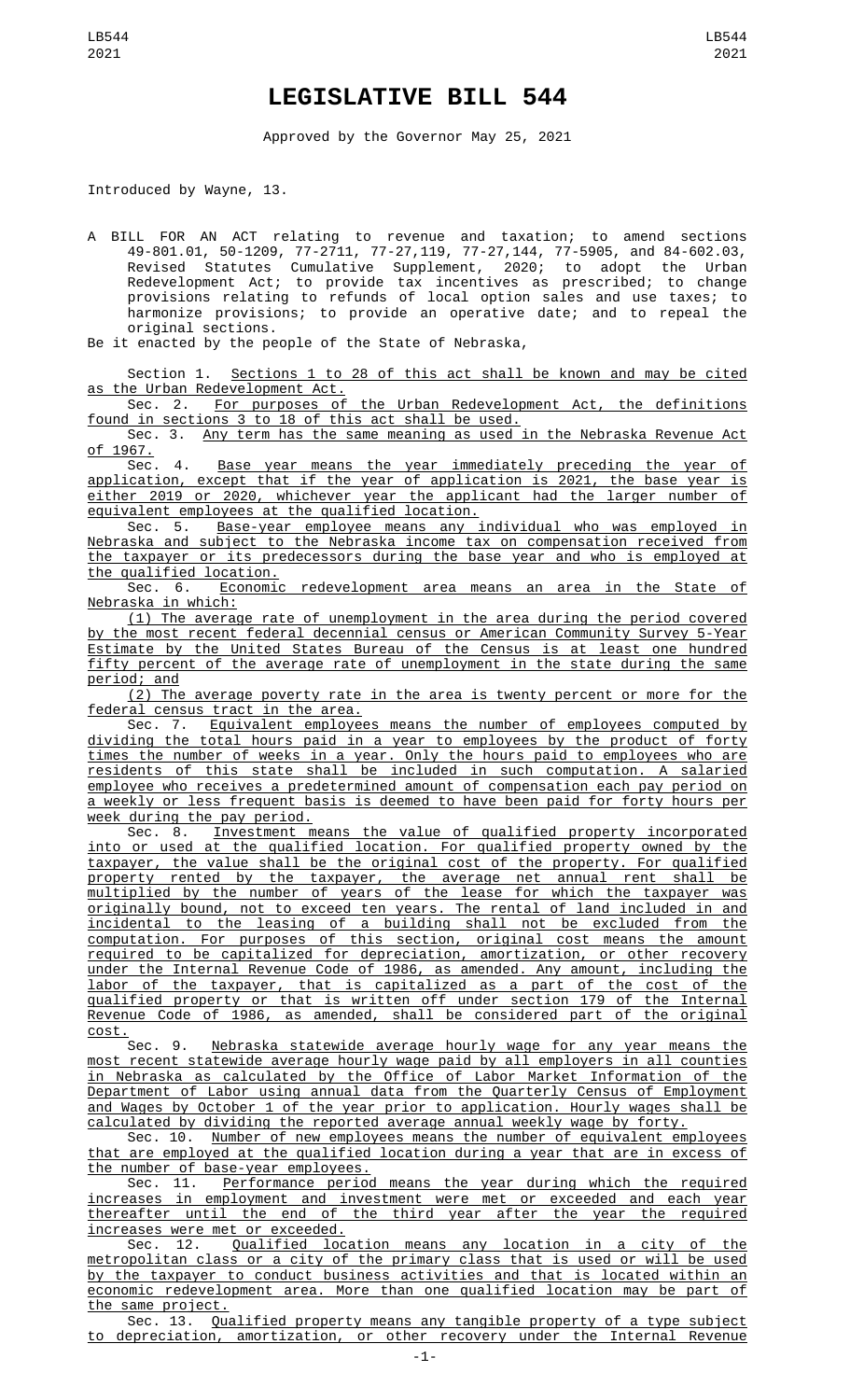Code of 1986, as amended, or the components of such property, that will be located and used at the qualified location. Qualified property does not include (1) aircraft, barges, motor vehicles, railroad rolling stock, or watercraft or (2) property that is rented by the taxpayer qualifying under the Urban Redevelopment Act to another person.<br>Sec. 14. Ramp-up period mean

Ramp-up period means two years from the date the complete application was filed with the Director of Economic Development.<br>Sec. 15. Related taxpayers shall include any corporations

Related taxpayers shall include any corporations that are part of a unitary business under the Nebraska Revenue Act of 1967 but are not part of the same corporate taxpayer, any business entities that are not corporations but which would be a part of the unitary business if they were corporations, and any business entities if at least fifty percent of such entities are owned by the same persons or related taxpayers and family members as defined in the ownership attribution rules of the Internal Revenue Code of 1986, as amended.

Taxpayer means any person subject to sales and use taxes under the Nebraska Revenue Act of 1967 and subject to withholding under section 77-2753 and any entity that is or would otherwise be a member of the same unitary group, if incorporated, that is subject to such sales and use taxes and such withholding. Taxpayer does not include a political subdivision or an organization that is exempt from income taxes under section 501(a) of the Internal Revenue Code of 1986, as amended. For purposes of this section, political subdivision includes any public corporation created for the benefit of a political subdivision and any group of political subdivisions forming a joint public agency, organized by interlocal agreement, or utilizing any other

method of joint action.<br>Sec. 17. <u>Wages me</u> Wages means the wages and other payments subject to the federal medicare tax.

Sec. 18. Year means the taxable year of the taxpayer.

Sec. 19. (1) To earn the incentives set forth in the Urban Redevelopment Act, the taxpayer shall file an application for an agreement with the Director of Economic Development.

(2) The application shall:

(a) Identify the taxpayer applying for incentives;

(b) Identify the location where the new investment and employment will occur, including documentation to show that such location is a qualified location;<br>(c)

State the estimated, projected amount of new investment and the estimated, projected number of new equivalent employees; and

(d) Include an application fee of five hundred dollars. The fee shall be remitted to the State Treasurer for credit to the Nebraska Incentives Fund.

(3) Subject to the limit in subsection (4) of this section, the director shall approve the application and authorize the total amount of incentives expected to be earned as a result of the project if he or she is satisfied that the plan in the application defines a project that meets the requirements established in section 20 of this act and such requirements will be reached within the required time period.

(4) The director shall not approve further applications once the expected incentives from the approved projects total eight million dollars. All but one hundred dollars of the application fee shall be refunded to the applicant if the application is not approved for any reason.

(5) Applications for incentives shall be considered in the order in which they are received.

(6) The director has ninety days to approve a complete application.

(7) After approval, the taxpayer and the director shall enter into a written agreement. As part of such agreement, the taxpayer shall agree to complete the project and the director, on behalf of the State of Nebraska, shall designate the approved plans of the taxpayer as a project and, in consideration of the taxpayer's agreement, agree to allow the taxpayer to use the incentives contained in the Urban Redevelopment Act up to the total amount that were authorized by the director at the time of approval. The application and all supporting documentation, to the extent approved, shall be considered a part of the agreement. The agreement shall state:

(a) The levels of employment and investment required by the act for the project;

(b) The time period under the act in which the required levels must be met;

(c) The documentation the taxpayer will need to supply when claiming an incentive under the act;

(d) The date the application was filed; and

(e) The maximum amount of incentives authorized.

(8) The application, the agreement, all supporting information, and all other information reported to the Director of Economic Development shall be kept confidential by the director, except for the name of the taxpayer, the location of the project, the estimated amounts of increased employment and investment stated in the application, the date of the complete application, the date the agreement was signed, and the information required to be reported by section 28 of this act. The application, the agreement, and all supporting information shall be provided by the director to the Department of Revenue. The director shall disclose, to any municipalities in which project locations exist, the approval of an application and the execution of an agreement under this section. The Tax Commissioner shall also notify each municipality of the amount and taxpayer identity for each refund of local option sales and use taxes of the municipality within thirty days after the refund is allowed or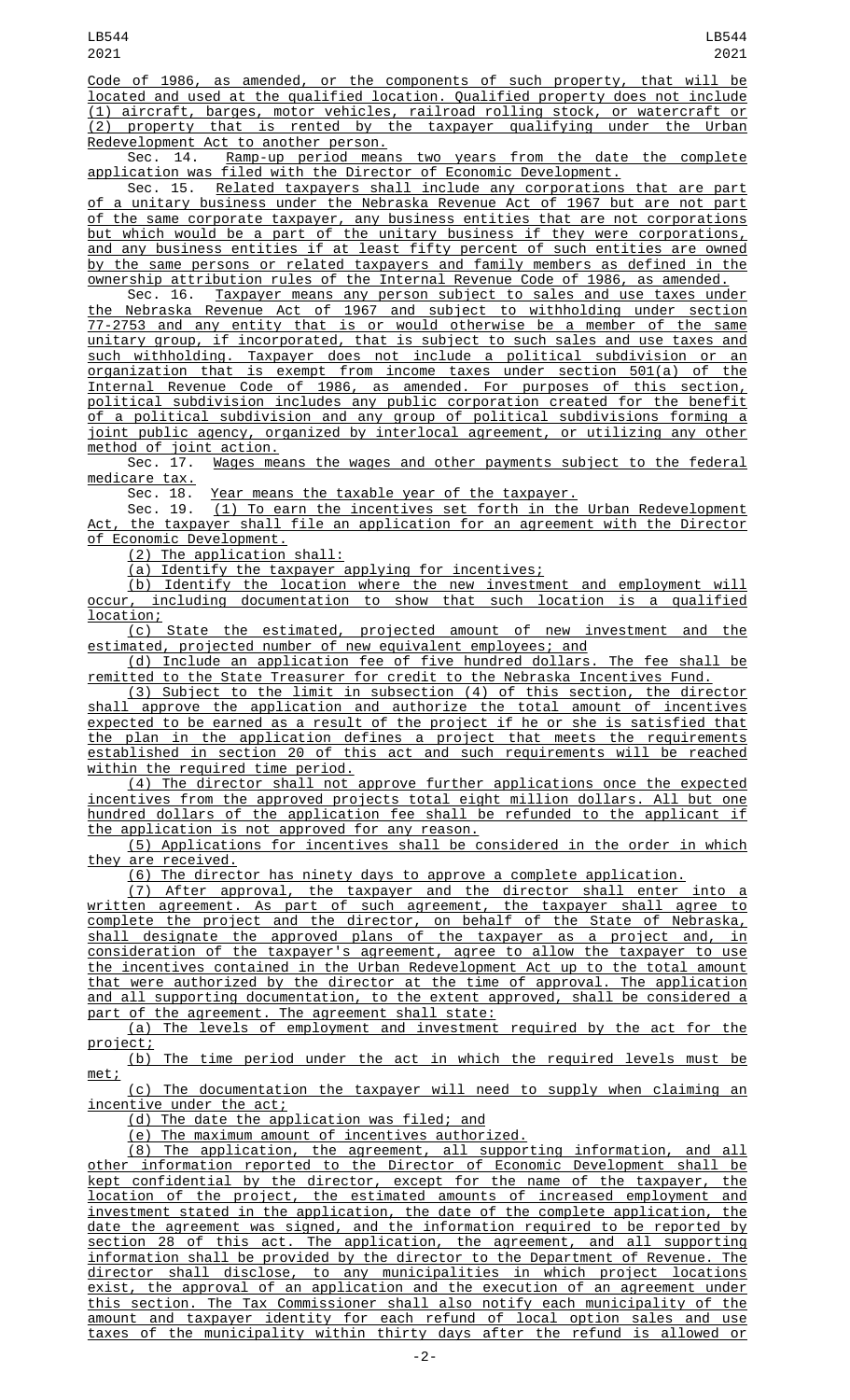approved. Disclosures shall be kept confidential by the municipality unless publicly disclosed previously by the taxpayer or by the State of Nebraska.

(9) There shall be no new applications for incentives filed under this section after December 31, 2031.<br>Sec. 20. (1) A tax credit

(1) A tax credit shall be allowed to any taxpayer who has an approved application pursuant to the Urban Redevelopment Act if the taxpayer:

(a) Attains a cumulative investment in qualified property of at least one hundred fifty thousand dollars and hires at least five new employees at the qualified location before the end of the ramp-up period; and

(b) Pays a minimum qualifying wage of seventy percent of the Nebraska statewide average hourly wage to the new equivalent employees for whom tax incentives are sought under the Urban Redevelopment Act.

(2) A tax credit shall be allowed to any taxpayer who has an approved application pursuant to the Urban Redevelopment Act if the taxpayer attains a cumulative investment in qualified property of at least fifty thousand dollars at the qualified location before the end of the ramp-up period.

(3) Subject to subsection (5) of this section, the amount of the credit allowed under subsection (1) of this section shall be:

(a) Three thousand dollars for each new equivalent employee, except that such amount shall be increased by one thousand dollars for each equivalent <u>employee who lives in an economic redevelopment area; and</u><br>(b) Two thousand seven hundred fifty dollars for

Two thousand seven hundred fifty dollars for each fifty thousand dollars of increased investment.

(4) Subject to subsection (5) of this section, the amount of the credit allowed under subsection (2) of this section shall be five percent of the investment.

(5) A taxpayer may qualify for a credit under either subsection (1) or (2) of this section, but cannot qualify for a credit under both such subsections. The credit shall not exceed fifty thousand dollars. The taxpayer shall receive such credit for each year of the performance period that the taxpayer is at or above the required levels of employment and cumulative investment.

(6) A taxpayer shall not qualify for any credits under the Urban Redevelopment Act if the taxpayer is receiving any benefits under any other tax incentive program offered by the State of Nebraska.

(7) A teleworker working from his or her residence shall not be considered an equivalent employee of the taxpayer for purposes of the Urban Redevelopment Act unless the teleworker's residence is located in the economic redevelopment area in which the taxpayer's qualified location is located.

Sec. 21. <u>(1)(a) If the taxpayer acquires an existing business, the</u> increases in investment and employment shall be computed as though the taxpayer had owned the business for the entire taxable year preceding the date of application.

(b) If the taxpayer disposes of an existing business and the new owner maintains the minimum increases in investment and employment required to create incentives, the taxpayer shall not be required to make any repayment under section 23 of this act solely because of the disposition of the business.

(2) If the structure of a business is reorganized, the taxpayer shall compute the increases on a consistent basis for all periods.

(3) If the taxpayer moves a business from one qualified location to another qualified location and the business was operated in a qualified location during the taxable year preceding the date of application, the increases in investment and employment shall be computed as though the taxpayer had operated the business at the new location for the entire taxable year preceding the date of application.

(4) If the taxpayer enters into any of the following transactions, the transaction shall be presumed to be a transaction entered into for the purpose of generating benefits under the Urban Redevelopment Act and shall not be allowed in the computation of any benefit or the meeting of any required levels under the agreement except as specifically provided in this subsection:

(a) The purchase or lease of any property that was previously owned by the taxpayer who filed the application or a related taxpayer unless the first purchase by either the taxpayer who filed the application or a related taxpayer was first placed in service at a qualified location after the beginning of the taxable year the application was filed;

(b) The renegotiation of any lease in existence during the taxable year the application was filed which does not materially change any of the terms of the lease other than the expiration date;

(c) The purchase or lease of any property from a related taxpayer, except that the taxpayer who filed the application will be allowed any benefits under the act to which the related taxpayer would have been entitled on the purchase or lease of the property if the related taxpayer was considered the taxpayer; and

(d) Any transaction entered into primarily for the purpose of receiving benefits under the act which is without a business purpose and does not result <u>in increased economic activity in the state.</u><br>Sec. 22. (1) The credits allowed unc

 $(1)$  The credits allowed under section 20 of this act may be used:

(a) To obtain a refund of sales and use taxes paid under the Local Option Revenue Act, the Nebraska Revenue Act of 1967, the Qualified Judgment Payment Act, and sections 13-319, 13-324, and 13-2813;

(b) As a refundable income tax credit claimed on an income tax return of the taxpayer. The return need not reflect any income tax liability owed by the taxpayer;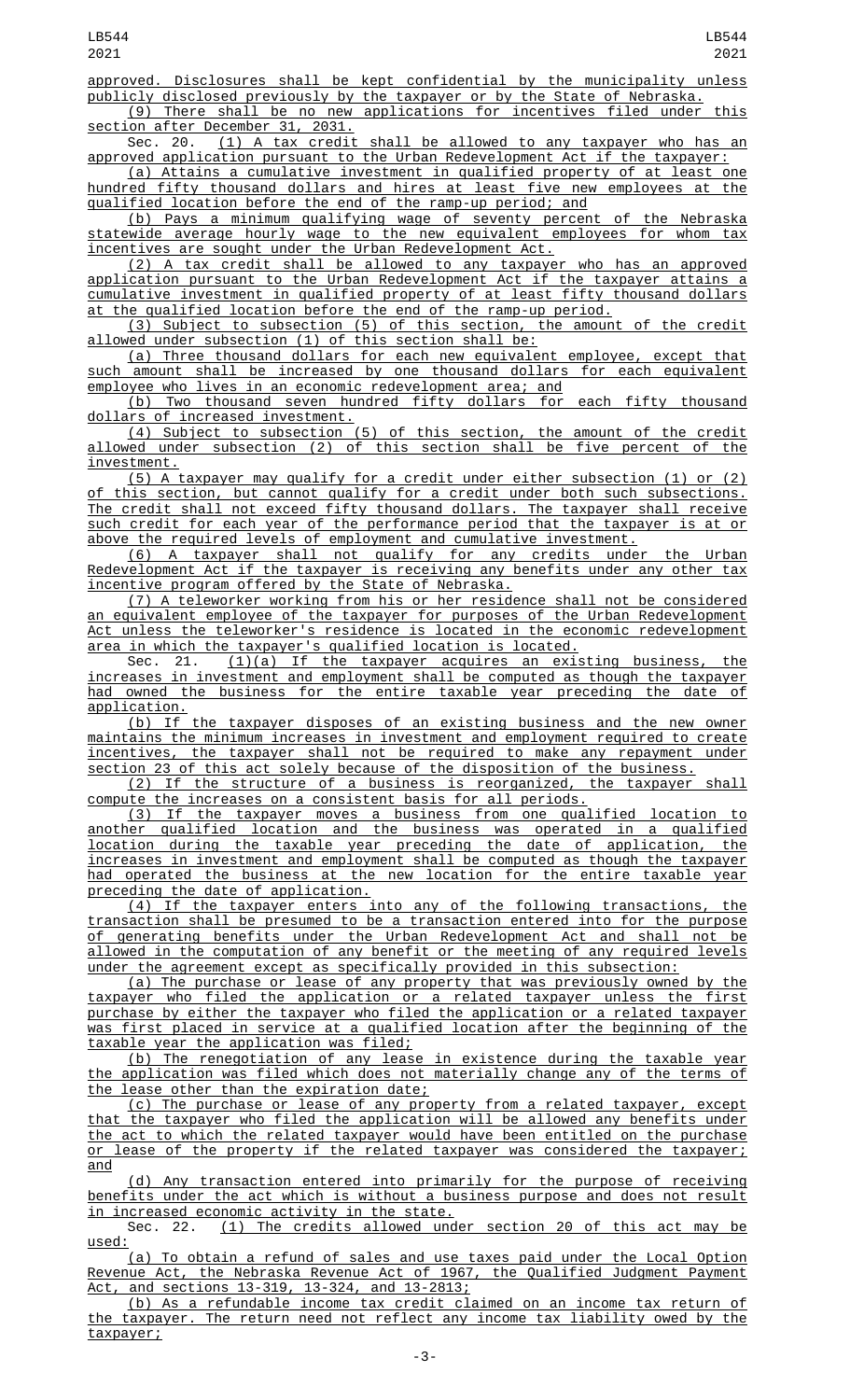(c) To reduce the taxpayer's income tax withholding employer or payor tax liability under section 77-2756 or 77-2757. To the extent of the credit used, such withholding shall not constitute public funds or state tax revenue and shall not constitute a trust fund or be owned by the state. The use by the taxpayer of the credit shall not change the amount that otherwise would be reported by the taxpayer to the employee under section 77-2754 as income tax withheld and shall not reduce the amount that otherwise would be allowed by the state as a refundable credit on an employee's income tax return as income tax withheld under section 77-2755. The amount of credits used against income tax withholding shall not exceed the withholding attributable to the number of new equivalent employees employed by the taxpayer. If the amount of credit used by the taxpayer against income tax withholding exceeds such amount, the excess withholding shall be returned to the Department of Revenue in the manner provided in section 77-2756, such excess amount returned shall be considered unused, and the amount of unused credits may be used as otherwise permitted in this section; and

(d) To obtain a payment from the state equal to the real property taxes due after the year the required levels of employment and investment were met, for real property at a qualified location that is acquired by the taxpayer after the date the application was filed. The payment from the state shall be made only after payment of the real property taxes have been made to the county as required by law. Payments shall not be allowed for any taxes paid on real property for which the taxes are divided under section 18-2147 or 58-507.

(2) A claim for the credit may be filed quarterly for refund of the sales and use taxes paid, either directly or indirectly, after the filing of the income tax return for the taxable year in which the credit was first allowed.

(3) Once the taxpayer attains the required levels of employment and investment, the taxpayer shall be entitled to a refund of all sales and use taxes paid, either directly or indirectly, under the Local Option Revenue Act, the Nebraska Revenue Act of 1967, the Qualified Judgment Payment Act, and sections 13-319, 13-324, and 13-2813 on the qualifying investment.

(4) For purposes of subsections (2) and (3) of this section, the taxpayer shall be deemed to have paid indirectly any sales or use taxes paid by a contractor with a purchasing agent agreement on building materials annexed to an improvement to real estate built for the taxpayer. The contractor shall certify to the taxpayer the amount of the sales and use taxes paid on the building materials, or the taxpayer, with the permission of the Director of Economic Development and a certification from the contractor that sales and use taxes were paid on all building materials, may presume that fifty percent of the cost of the improvement was for building materials annexed to real estate on which the tax was paid.

(5) Credits distributed to a partner, limited liability company member, shareholder, or beneficiary under section 25 of this act may be used against the income tax liability of the partner, member, shareholder, or beneficiary receiving the credits.

Sec. 23. (1) If the taxpayer fails to maintain employment and investment levels at or above the levels required in the agreement for the entire performance period, any refunds or reduction in tax allowed under the Urban Redevelopment Act shall be partially recaptured from the taxpayer. The amount of the recapture for each incentive shall be a percentage equal to the number of years the taxpayer did not maintain the required levels of investment or employment divided by the number of years of the performance period, with such percentage then multiplied by the refunds or reductions in tax allowed.

(2) Any refund or reduction in tax due, to the extent required to be recaptured, shall be deemed to be an underpayment of the tax and shall be immediately due and payable. When tax incentives were received in more than one year, the incentives received in the most recent year shall be recovered first and then the incentives received in earlier years up to the extent of the required recapture.

(3) Notwithstanding any other limitations contained in the laws of this state, collection of any taxes deemed to be underpayments by this section shall be allowed for a period of three years after the end of the performance period or three calendar years after the incentive was allowed, whichever is later.

(4) The recapture required by this section shall not occur if the failure to maintain the required levels of employment or investment was caused by an act of God or a national emergency.

Sec. 24. <u>(1) The Director of Economic Development shall not approve or</u> grant to any person any tax incentive under the Urban Redevelopment Act unless the taxpayer provides evidence satisfactory to the director that the taxpayer electronically verified the work eligibility status of all newly hired employees employed in Nebraska.

(2) For purposes of calculating any tax incentive available under the act, the director shall exclude hours worked and compensation paid to an employee that is not eligible to work in Nebraska as verified under subsection (1) of this section.<br>Sec. 25.

The incentives allowed under the Urban Redevelopment Act shall not be transferable except in the following situations:

(1) Any credit allowable to a partnership, a limited liability company, a subchapter S corporation, a cooperative, including a cooperative exempt under section 521 of the Internal Revenue Code of 1986, as amended, a limited cooperative association, or an estate or trust may be distributed to the partners, limited liability company members, shareholders, patrons, limited cooperative association members, or beneficiaries. Any credit distributed shall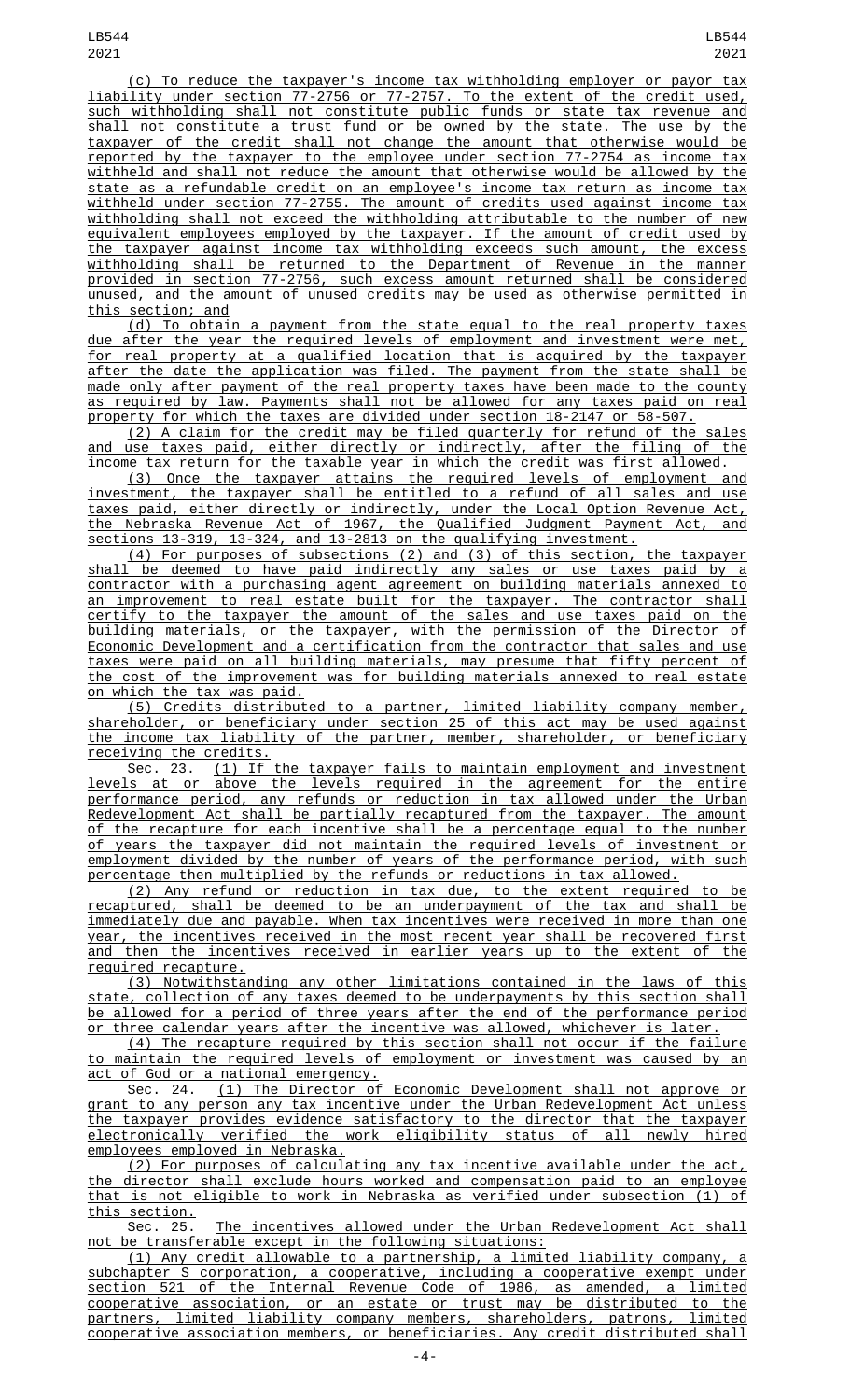be distributed in the same manner as income is distributed. A credit distributed shall be considered a credit used and the partnership, limited liability company, subchapter S corporation, cooperative, limited cooperative association, estate, or trust shall be liable for any repayment under section 23 of this act;

(2) The incentives previously allowed and the future allowance of incentives may be transferred when a project covered by an agreement is transferred by sale or lease to another taxpayer or in an acquisition of assets qualifying under section 381 of the Internal Revenue Code of 1986, as amended. The acquiring taxpayer, as of the date of notification of the Director of Economic Development of the completed transfer, shall be entitled to any unused credits and to any future incentives allowable under the act. The acquiring taxpayer shall be liable for any repayment that becomes due after the date of the transfer with respect to any benefits received either before or after the transfer; and

(3) If a taxpayer allowed a credit under section 20 of this act dies and there is credit remaining after the filing of the final return for the taxpayer, the personal representative shall determine the distribution of the credit with the initial fiduciary return filed for the estate. The determination of the distribution of the credit may be changed only after obtaining the permission of the director.

Sec. 26. Interest shall not be allowable on any refunds paid because of benefits earned under the Urban Redevelopment Act.

Sec. 27. (1) The taxpayer may request the Tax Commissioner to review and certify the taxpayer's base year employment levels. Upon a request for such review, the Tax Commissioner shall be given access to the employment and business records of the taxpayer and must complete the review within ninety days after the request. If the Tax Commissioner requests, by mail or by electronic means, additional information or clarification from the taxpayer in order to make his or her determination, the ninety-day period shall be tolled from the time the Tax Commissioner makes the request to the time he or she receives the requested information or clarification from the taxpayer. The taxpayer and the Tax Commissioner may also agree to extend the ninety-day period. If the Tax Commissioner fails to make his or her determination within the prescribed ninety-day period, the certification is deemed approved.

(2) Upon review, the Tax Commissioner may approve or amend the taxpayer's base year employment levels based upon the employment and business records provided by the taxpayer. Once the Tax Commissioner certifies the employment levels, the certification is binding on the Department of Revenue when the taxpayer claims benefits on a return to the extent the information provided by the taxpayer was accurate and to the extent such information is not affected by any of the situations described in section 21 of this act.

(3) If the taxpayer does not request review and certification of employment levels under this section, such levels are subject to later audit by the Department of Revenue.

Sec. 28. (1) On or before July 15, 2024, and on or before July 15 of each year thereafter, the Director of Economic Development shall prepare a report that includes:

(a) The total amount of investment at qualified locations in the previous calendar year by taxpayers who are receiving incentives pursuant to the Urban Redevelopment Act;

(b) The total number of equivalent employees added in the previous calendar year by taxpayers who are receiving incentives pursuant to the act; and

(c) The total amount of credits claimed and refunds approved in the previous calendar year under the act.

(2) The report shall also provide information on project-specific total incentives used every two years for each approved project, including (a) the identity of the taxpayer, (b) the qualified location of the project, and (c) the total credits used and refunds approved during the immediately preceding two years expressed as a single, aggregated total. The incentive information required to be reported under this subsection shall not be reported for the first year the taxpayer attains the required employment and investment thresholds. The information on first-year incentives used shall be combined with and reported as part of the second year. Thereafter, the information on incentives used for succeeding years shall be reported for each project every two years and shall include information on two years of credits used and refunds approved. The incentives used shall include incentives that have been approved by the Director of Economic Development, but not necessarily received, during the previous two calendar years.

(3) On or before September 1, 2024, and on or before September 1 of each year thereafter, the Department of Economic Development shall present the report electronically to the Appropriations Committee of the Legislature. Any supplemental information requested by three or more committee members shall be presented within thirty days after the request.

(4) No information shall be provided in the report that is protected by state or federal confidentiality laws.

Sec. 29. Section 49-801.01, Revised Statutes Cumulative Supplement, 2020, is amended to read:

49-801.01 Except as provided by Article VIII, section 1B, of the Constitution of Nebraska and in sections 77-1106, 77-1108, 77-1109, 77-1117, 77-1119, 77-2701.01, 77-2714 to 77-27,123, 77-27,191, 77-2902, 77-2906, 77-2908, 77-2909, 77-4103, 77-4104, 77-4108, 77-5509, 77-5515, 77-5527 to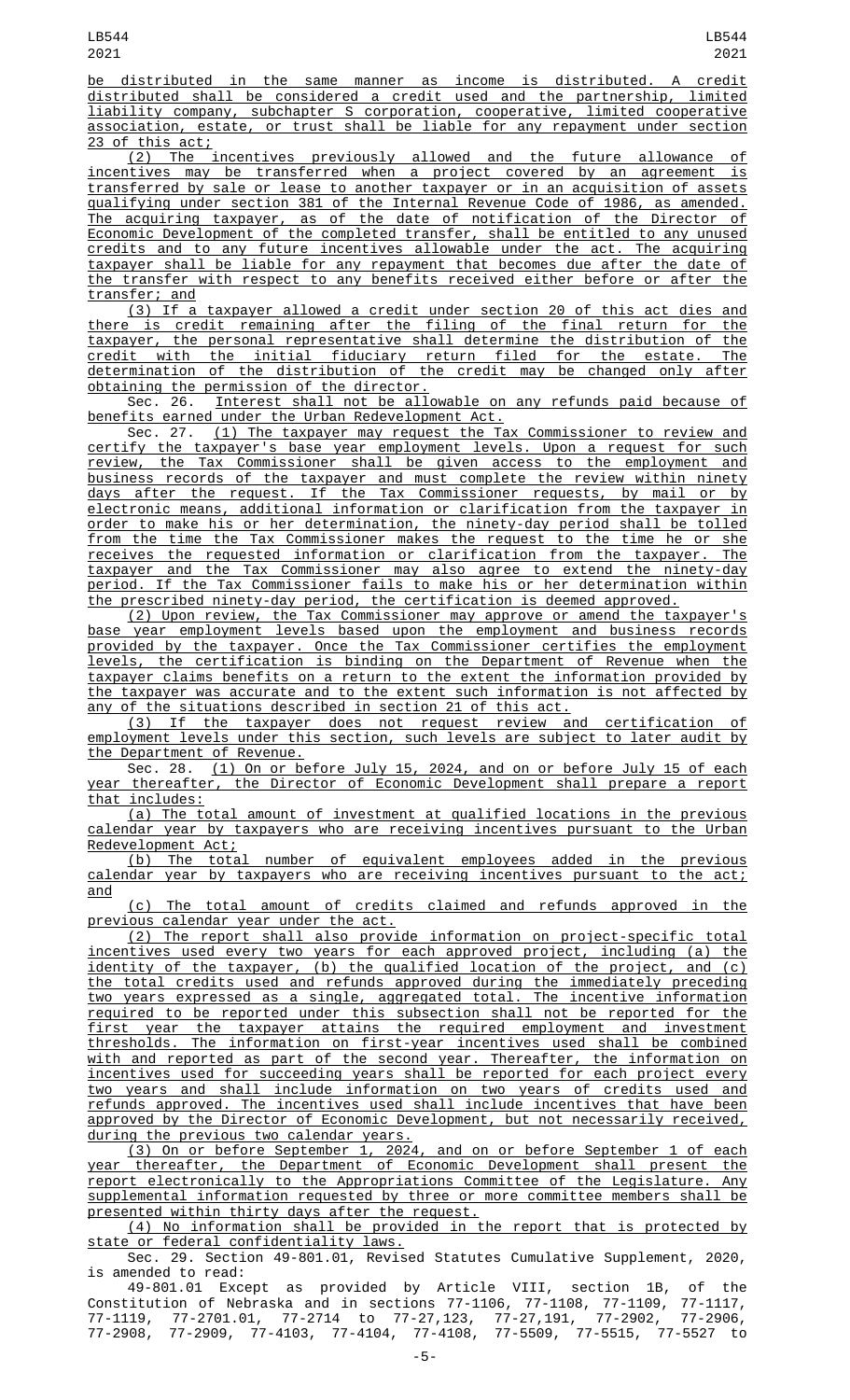77-5529, 77-5539, 77-5717 to 77-5719, 77-5728, 77-5802, 77-5803, 77-5806, 77-5903, 77-6302, 77-6306, 77-6509, 77-6513, 77-6519, 77-6811, 77-6815, 77-6819, 77-6821, 77-6822, 77-6831, 77-6834, and 77-6842 and sections 8, 13,

15, 16, and 25 of this act, any reference to the Internal Revenue Code refers to the Internal Revenue Code of 1986 as it exists on April 12, 2018.

Sec. 30. Section 50-1209, Revised Statutes Cumulative Supplement, 2020, is amended to read:

50-1209 (1) Tax incentive performance audits shall be conducted by the office pursuant to this section on the following tax incentive programs:

- (a) The Beginning Farmer Tax Credit Act;
- (b) The ImagiNE Nebraska Act;
- (c) The Nebraska Advantage Act; (d) The Nebraska Advantage Microenterprise Tax Credit Act;
- (e) The Nebraska Advantage Research and Development Act;
- (f) The Nebraska Advantage Rural Development Act;
- (g) The Nebraska Job Creation and Mainstreet Revitalization Act;
- (h) The New Markets Job Growth Investment Act;  $-\text{and}$
- (i) The Urban Redevelopment Act; and

<u>(j)</u> <del>(i)</del> Any other tax incentive program created by the Legislature for the purpose of recruitment or retention of businesses in Nebraska. In determining whether a future tax incentive program is enacted for the purpose of recruitment or retention of businesses, the office shall consider legislative intent, including legislative statements of purpose and goals, and may also consider whether the tax incentive program is promoted as a business incentive by the Department of Economic Development or other relevant state agency.

(2) The office shall develop a schedule for conducting tax incentive performance audits and shall update the schedule annually. The schedule shall ensure that each tax incentive program is reviewed at least once every five years.

(3) Each tax incentive performance audit conducted by the office pursuant to this section shall include the following:

(a) An analysis of whether the tax incentive program is meeting the following goals:

(i) Strengthening the state's economy overall by:

(A) Attracting new business to the state;

(B) Expanding existing businesses;

(C) Increasing employment, particularly employment of full-time workers. The analysis shall consider whether the job growth in those businesses receiving tax incentives is at least ten percent above industry averages;

(D) Creating high-quality jobs; and

(E) Increasing business investment;

(ii) Revitalizing rural areas and other distressed areas of the state;

(iii) Diversifying the state's economy and positioning Nebraska for the future by stimulating entrepreneurial firms, high-tech firms, and renewable energy firms; and

(iv) Any other program-specific goals found in the statutes for the tax incentive program being evaluated;

(b) An analysis of the economic and fiscal impacts of the tax incentive program. The analysis may take into account the following considerations in addition to other relevant factors:

(i) The costs per full-time worker. When practical and applicable, such costs shall be considered in at least the following two ways:

(A) By an estimation including the minimum investment required to qualify for benefits; and

(B) By an estimation including all investment;

(ii) The extent to which the tax incentive changes business behavior;

(iii) The results of the tax incentive for the economy of Nebraska as a whole. This consideration includes both direct and indirect impacts generally and any effects on other Nebraska businesses; and

(iv) A comparison to the results of other economic development strategies with similar goals, other policies, or other incentives;

(c) An assessment of whether adequate protections are in place to ensure the fiscal impact of the tax incentive does not increase substantially beyond the state's expectations in future years;

(d) An assessment of the fiscal impact of the tax incentive on the budgets of local governments, if applicable; and

(e) Recommendations for any changes to statutes or rules and regulations that would allow the tax incentive program to be more easily evaluated in the future, including changes to data collection, reporting, sharing information, and clarification of goals.

(4) For purposes of this section:

(a) Distressed area means an area of substantial unemployment as determined by the Department of Labor pursuant to the Nebraska Workforce Innovation and Opportunity Act;

(b) Full-time worker means an individual (i) who usually works thirty-five hours per week or more, (ii) whose employment is reported to the Department of Labor on two consecutive quarterly wage reports, and (iii) who earns wages equal to or exceeding the state minimum wage;

(c) High-quality job means a job that:

(i) Averages at least thirty-five hours of employment per week;

(ii) Is reported to the Department of Labor on two consecutive quarterly wage reports; and

(iii) Earns wages that are at least ten percent higher than the statewide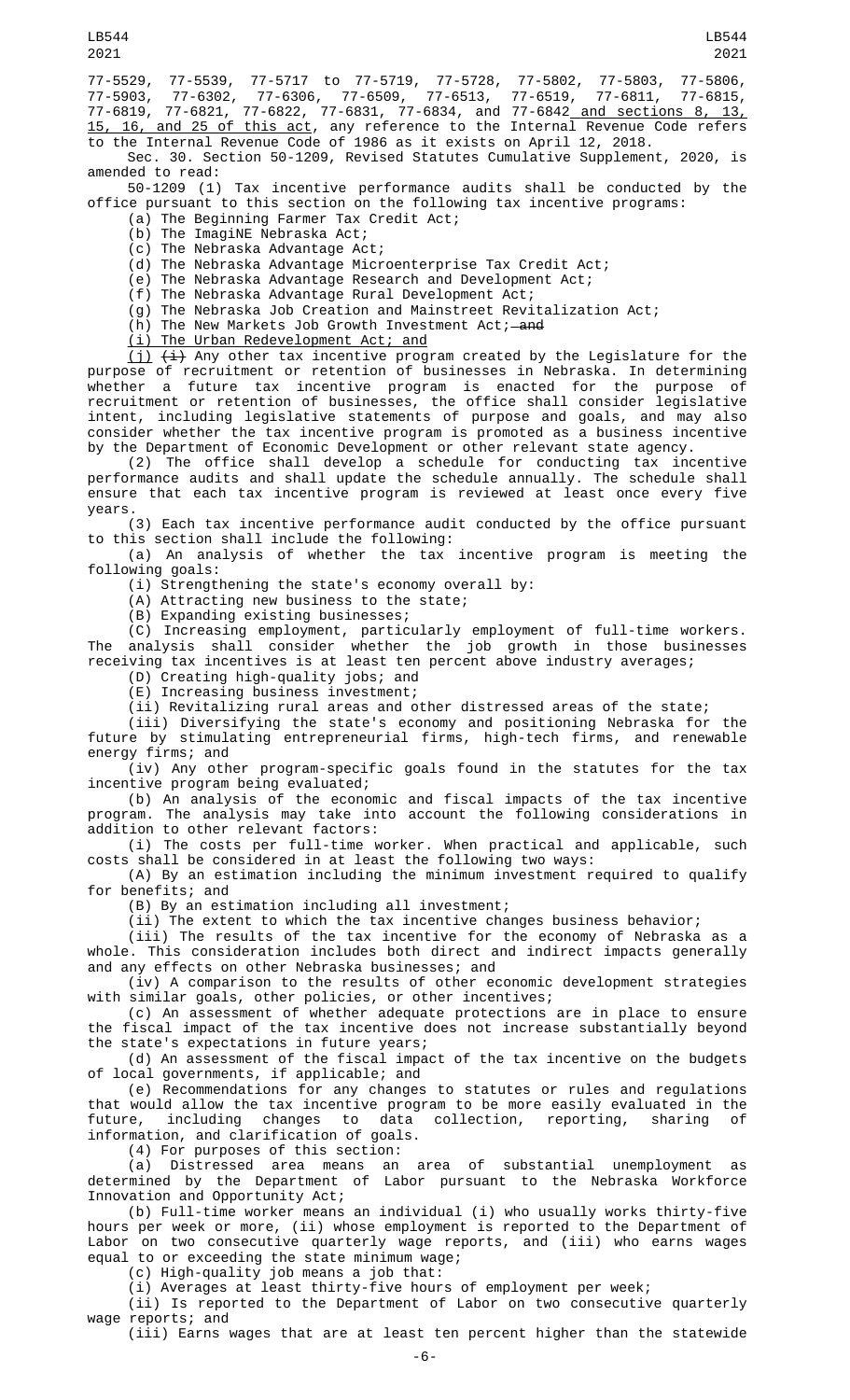(A) One hundred ten percent of the Nebraska average weekly wage if the job is in a county with a population of less than one hundred thousand inhabitants; or

(B) One hundred twenty percent of the Nebraska average weekly wage if the job is in a county with a population of one hundred thousand inhabitants or more;

(d) High-tech firm means a person or unitary group that has a location with any of the following four-digit code designations under the North American Industry Classification System as assigned by the Department of Labor: 2111, 3254, 3341, 3342, 3344, 3345, 3364, 5112, 5173, 5179, 5182, 5191, 5413, 5415, or 5417;

(e) Nebraska average weekly wage means the most recent average weekly wage paid by all employers in all counties in Nebraska as reported by the Department of Labor by October 1 of each year;

(f) New business means a person or unitary group participating in a tax incentive program that did not pay income taxes or wages in the state more than two years prior to submitting an application under the tax incentive program. For any tax incentive program without an application process, new business means a person or unitary group participating in the program that did not pay income taxes or wages in the state more than two years prior to the first day of the first tax year for which a tax benefit was earned;

(g) Renewable energy firm means a person or unitary group that has a location with any of the following six-digit code designations under the North American Industry Classification System as assigned by the Department of Labor: 111110, 111120, 111130, 111140, 111150, 111160, 111191, 111199, 111211, 111219, 111310, 111320, 111331, 111332, 111333, 111334, 111335, 111336, 111339, 111411, 111419, 111930, 111991, 113310, 221111, 221114, 221115, 221116, 221117, 221118, 221330, 237130, 237210, 237990, 325193, 325199, 331512, 331513, 331523, 331524, 331529, 332111, 332112, 333414, 333415, 333511, 333611, 333612, 333613, 334519, 485510, 541330, 541360, 541370, 541620, 541690, 541713, 541714, 541715, 561730, or 562213;

(h) Rural area means any village or city of the second class in this state or any county in this state with fewer than twenty-five thousand residents; and (i) Unitary group has the same meaning as in section 77-2734.04.

Sec. 31. Section 77-2711, Revised Statutes Cumulative Supplement, 2020, is amended to read:

77-2711 (1)(a) The Tax Commissioner shall enforce sections 77-2701.04 to 77-2713 and may prescribe, adopt, and enforce rules and regulations relating to the administration and enforcement of such sections.

(b) The Tax Commissioner may prescribe the extent to which any ruling or regulation shall be applied without retroactive effect.

(2) The Tax Commissioner may employ accountants, auditors, investigators, assistants, and clerks necessary for the efficient administration of the Nebraska Revenue Act of 1967 and may delegate authority to his or her representatives to conduct hearings, prescribe regulations, or perform any other duties imposed by such act.

(3)(a) Every seller, every retailer, and every person storing, using, or otherwise consuming in this state property purchased from a retailer shall keep such records, receipts, invoices, and other pertinent papers in such form as the Tax Commissioner may reasonably require.

(b) Every such seller, retailer, or person shall keep such records for not less than three years from the making of such records unless the Tax Commissioner in writing sooner authorized their destruction.

(4) The Tax Commissioner or any person authorized in writing by him or her may examine the books, papers, records, and equipment of any person selling property and any person liable for the use tax and may investigate the character of the business of the person in order to verify the accuracy of any return made or, if no return is made by the person, to ascertain and determine the amount required to be paid. In the examination of any person selling property or of any person liable for the use tax, an inquiry shall be made as to the accuracy of the reporting of city and county sales and use taxes for which the person is liable under the Local Option Revenue Act or sections 13-319, 13-324, 13-2813, and 77-6403 and the accuracy of the allocation made between the various counties, cities, villages, and municipal counties of the tax due. The Tax Commissioner may make or cause to be made copies of resale or exemption certificates and may pay a reasonable amount to the person having custody of the records for providing such copies.

(5) The taxpayer shall have the right to keep or store his or her records at a point outside this state and shall make his or her records available to the Tax Commissioner at all times.

(6) In administration of the use tax, the Tax Commissioner may require the filing of reports by any person or class of persons having in his, her, or their possession or custody information relating to sales of property, the storage, use, or other consumption of which is subject to the tax. The report shall be filed when the Tax Commissioner requires and shall set forth the names and addresses of purchasers of the property, the sales price of the property, the date of sale, and such other information as the Tax Commissioner may require.

(7) It shall be a Class I misdemeanor for the Tax Commissioner or any official or employee of the Tax Commissioner, the State Treasurer, or the Department of Administrative Services to make known in any manner whatever the business affairs, operations, or information obtained by an investigation of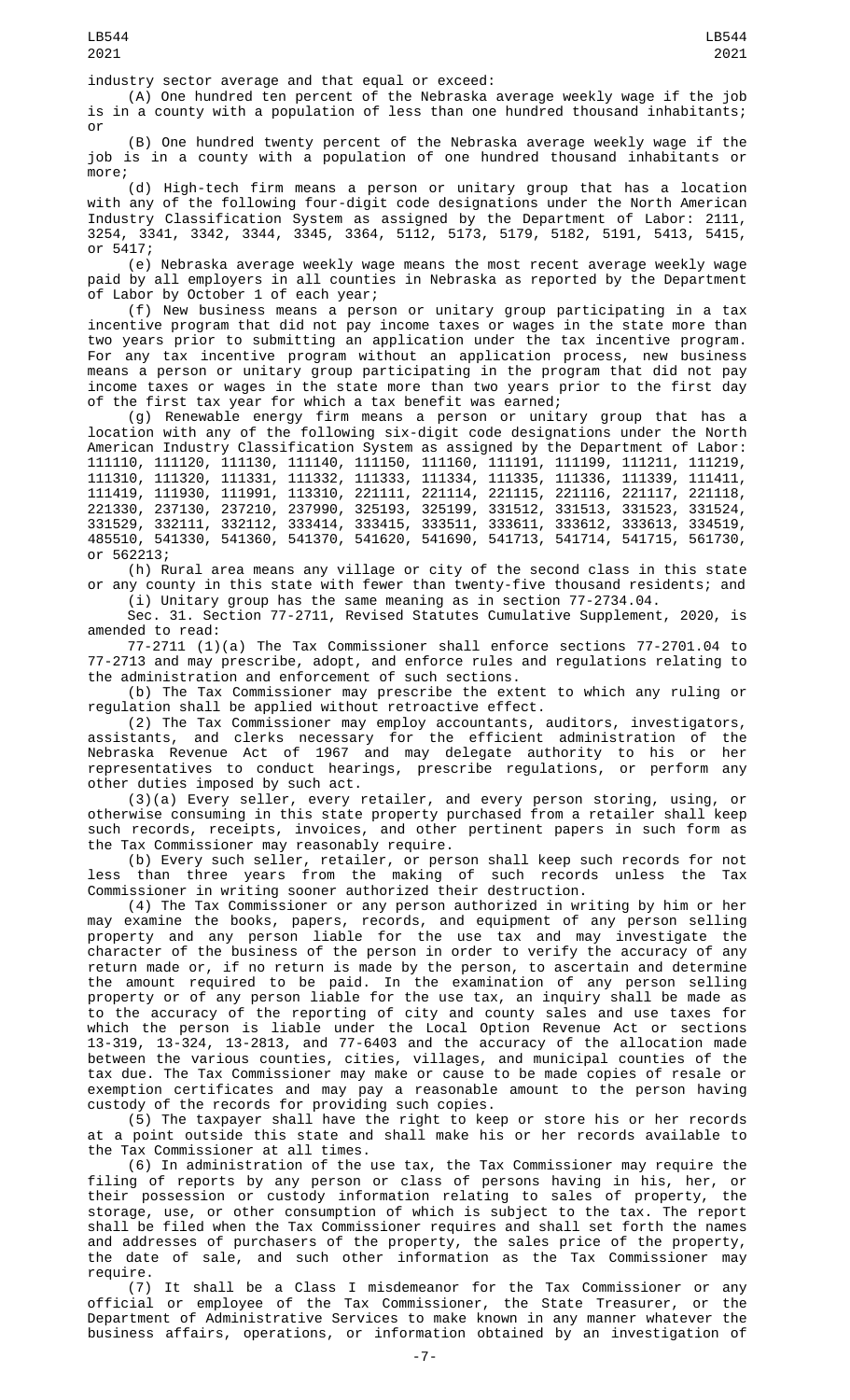records and activities of any retailer or any other person visited or examined in the discharge of official duty or the amount or source of income, profits, losses, expenditures, or any particular thereof, set forth or disclosed in any return, or to permit any return or copy thereof, or any book containing any abstract or particulars thereof to be seen or examined by any person not connected with the Tax Commissioner. Nothing in this section shall be construed to prohibit (a) the delivery to a taxpayer, his or her duly authorized representative, or his or her successors, receivers, trustees, executors, administrators, assignees, or guarantors, if directly interested, of a certified copy of any return or report in connection with his or her tax, (b) the publication of statistics so classified as to prevent the identification of particular reports or returns and the items thereof, (c) the inspection by the Attorney General, other legal representative of the state, or county attorney of the reports or returns of any taxpayer when either (i) information on the reports or returns is considered by the Attorney General to be relevant to any action or proceeding instituted by the taxpayer or against whom an action or proceeding is being considered or has been commenced by any state agency or the county or (ii) the taxpayer has instituted an action to review the tax based thereon or an action or proceeding against the taxpayer for collection of tax or failure to comply with the Nebraska Revenue Act of 1967 is being considered or has been commenced, (d) the furnishing of any information to the United States Government or to states allowing similar privileges to the Tax Commissioner, (e) the disclosure of information and records to a collection agency contracting with the Tax Commissioner pursuant to sections 77-377.01 to 77-377.04, (f) the disclosure to another party to a transaction of information and records concerning the transaction between the taxpayer and the other party, (g) the disclosure of information pursuant to section 77-27,195, 77-5731, 77-6837, or 77-6839<u> or section 28 of this act</u>, or (h) the disclosure of information to the Department of Labor necessary for the administration of the Employment Security Law, the Contractor Registration Act, or the Employee Classification Act.

(8) Notwithstanding the provisions of subsection (7) of this section, the Tax Commissioner may permit the Postal Inspector of the United States Postal Service or his or her delegates to inspect the reports or returns of any person filed pursuant to the Nebraska Revenue Act of 1967 when information on the reports or returns is relevant to any action or proceeding instituted or being considered by the United States Postal Service against such person for the fraudulent use of the mails to carry and deliver false and fraudulent tax returns to the Tax Commissioner with the intent to defraud the State of Nebraska or to evade the payment of Nebraska state taxes.

(9) Notwithstanding the provisions of subsection (7) of this section, the Tax Commissioner may permit other tax officials of this state to inspect the tax returns, reports, and applications filed under sections 77-2701.04 to 77-2713, but such inspection shall be permitted only for purposes of enforcing a tax law and only to the extent and under the conditions prescribed by the rules and regulations of the Tax Commissioner.

(10) Notwithstanding the provisions of subsection (7) of this section, the Tax Commissioner may, upon request, provide the county board of any county which has exercised the authority granted by section 81-3716 with a list of the names and addresses of the hotels located within the county for which lodging sales tax returns have been filed or for which lodging sales taxes have been remitted for the county's County Visitors Promotion Fund under the Nebraska Visitors Development Act.

The information provided by the Tax Commissioner shall indicate only the names and addresses of the hotels located within the requesting county for which lodging sales tax returns have been filed for a specified period and the fact that lodging sales taxes remitted by or on behalf of the hotel have constituted a portion of the total sum remitted by the state to the county for a specified period under the provisions of the Nebraska Visitors Development Act. No additional information shall be revealed.

(11)(a) Notwithstanding the provisions of subsection (7) of this section, the Tax Commissioner shall, upon written request by the Auditor of Public Accounts or the office of Legislative Audit, make tax returns and tax return information open to inspection by or disclosure to the Auditor of Public Accounts or employees of the office of Legislative Audit for the purpose of and to the extent necessary in making an audit of the Department of Revenue pursuant to section 50-1205 or 84-304. Confidential tax returns and tax return information shall be audited only upon the premises of the Department of Revenue. All audit workpapers pertaining to the audit of the Department of Revenue shall be stored in a secure place in the Department of Revenue.

(b) No employee of the Auditor of Public Accounts or the office of Legislative Audit shall disclose to any person, other than another Auditor of Public Accounts or office employee whose official duties require such disclosure, any return or return information described in the Nebraska Revenue Act of 1967 in a form which can be associated with or otherwise identify, directly or indirectly, a particular taxpayer.

(c) Any person who violates the provisions of this subsection shall be guilty of a Class I misdemeanor. For purposes of this subsection, employee includes a former Auditor of Public Accounts or office of Legislative Audit employee.

 $(12)$  For purposes of this subsection and subsections  $(11)$  and  $(14)$  of this section:

(a) Disclosure means the making known to any person in any manner a tax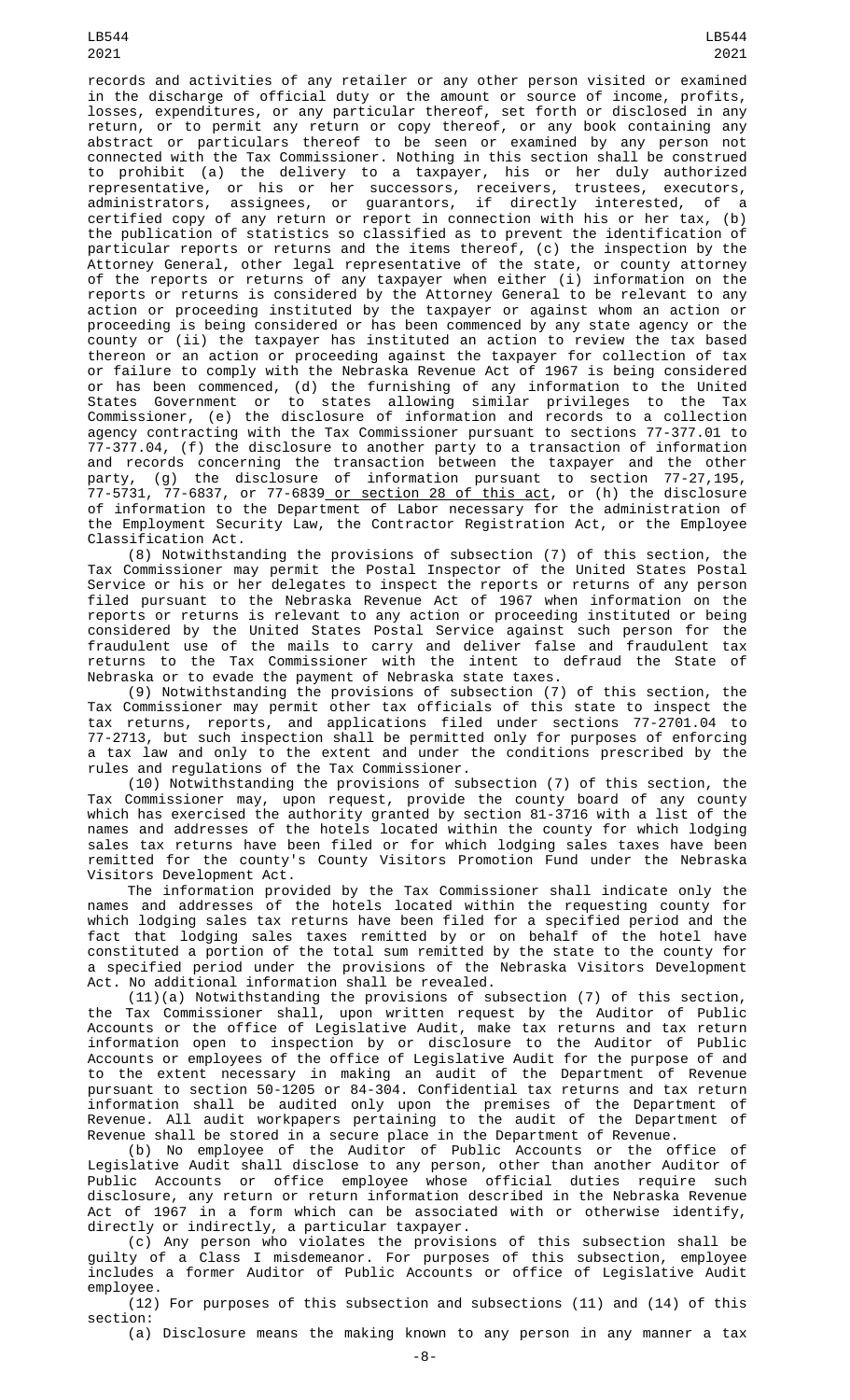return or return information;

(b) Return information means:

(i) A taxpayer's identification number and (A) the nature, source, or amount of his or her income, payments, receipts, deductions, exemptions, credits, assets, liabilities, net worth, tax liability, tax withheld, deficiencies, overassessments, or tax payments, whether the taxpayer's return was, is being, or will be examined or subject to other investigation or processing or (B) any other data received by, recorded by, prepared by, furnished to, or collected by the Tax Commissioner with respect to a return or the determination of the existence or possible existence of liability or the amount of liability of any person for any tax, penalty, interest, fine, forfeiture, or other imposition or offense; and

(ii) Any part of any written determination or any background file document relating to such written determination; and

(c) Tax return or return means any tax or information return or claim for refund required by, provided for, or permitted under sections 77-2701 to 77-2713 which is filed with the Tax Commissioner by, on behalf of, or with respect to any person and any amendment or supplement thereto, including supporting schedules, attachments, or lists which are supplemental to or part of the filed return.

(13) Notwithstanding the provisions of subsection (7) of this section, the Tax Commissioner shall, upon request, provide any municipality which has adopted the local option sales tax under the Local Option Revenue Act with a list of the names and addresses of the retailers which have collected the local option sales tax for the municipality. The request may be made annually and shall be submitted to the Tax Commissioner on or before June 30 of each year. The information provided by the Tax Commissioner shall indicate only the names and addresses of the retailers. The Tax Commissioner may provide additional information to a municipality so long as the information does not include any data detailing the specific revenue, expenses, or operations of any particular business.

(14)(a) Notwithstanding the provisions of subsection (7) of this section, the Tax Commissioner shall, upon written request, provide an individual certified under subdivision (b) of this subsection representing a municipality which has adopted the local option sales and use tax under the Local Option Revenue Act with confidential sales and use tax returns and sales and use tax return information regarding taxpayers that possess a sales tax permit and the amounts remitted by such permitholders at locations within the boundaries of the requesting municipality or with confidential business use tax returns and business use tax return information regarding taxpayers that file a Nebraska and Local Business Use Tax Return and the amounts remitted by such taxpayers at locations within the boundaries of the requesting municipality. Any written request pursuant to this subsection shall provide the Department of Revenue with no less than ten business days to prepare the sales and use tax returns and sales and use tax return information requested. The individual certified under subdivision (b) of this subsection shall review such returns and return information only upon the premises of the department, except that such limitation shall not apply if the certifying municipality has an agreement in effect under the Nebraska Advantage Transformational Tourism and Redevelopment Act. In such case, the individual certified under subdivision (b) of this subsection may request that copies of such returns and return information be<br>sent to him or her by electronic transmission, secured in a manner as sent to him or her by electronic transmission, secured in a manner as determined by the Tax Commissioner.

(b) Each municipality that seeks to request information under subdivision (a) of this subsection shall certify to the Department of Revenue one individual who is authorized by such municipality to make such request and review the documents described in subdivision (a) of this subsection. The individual may be a municipal employee or an individual who contracts with the requesting municipality to provide financial, accounting, or other administrative services.

(c) No individual certified by a municipality pursuant to subdivision (b) of this subsection shall disclose to any person any information obtained pursuant to a review under this subsection. An individual certified by a municipality pursuant to subdivision (b) of this subsection shall remain subject to this subsection after he or she (i) is no longer certified or (ii) is no longer in the employment of or under contract with the certifying municipality.

(d) Any person who violates the provisions of this subsection shall be guilty of a Class I misdemeanor.

(e) The Department of Revenue shall not be held liable by any person for an impermissible disclosure by a municipality or any agent or employee thereof of any information obtained pursuant to a review under this subsection.

(15) In all proceedings under the Nebraska Revenue Act of 1967, the Tax Commissioner may act for and on behalf of the people of the State of Nebraska. The Tax Commissioner in his or her discretion may waive all or part of any penalties provided by the provisions of such act or interest on delinquent taxes specified in section 45-104.02, as such rate may from time to time be adjusted.

(16)(a) The purpose of this subsection is to set forth the state's policy for the protection of the confidentiality rights of all participants in the system operated pursuant to the streamlined sales and use tax agreement and of the privacy interests of consumers who deal with model 1 sellers.

(b) For purposes of this subsection: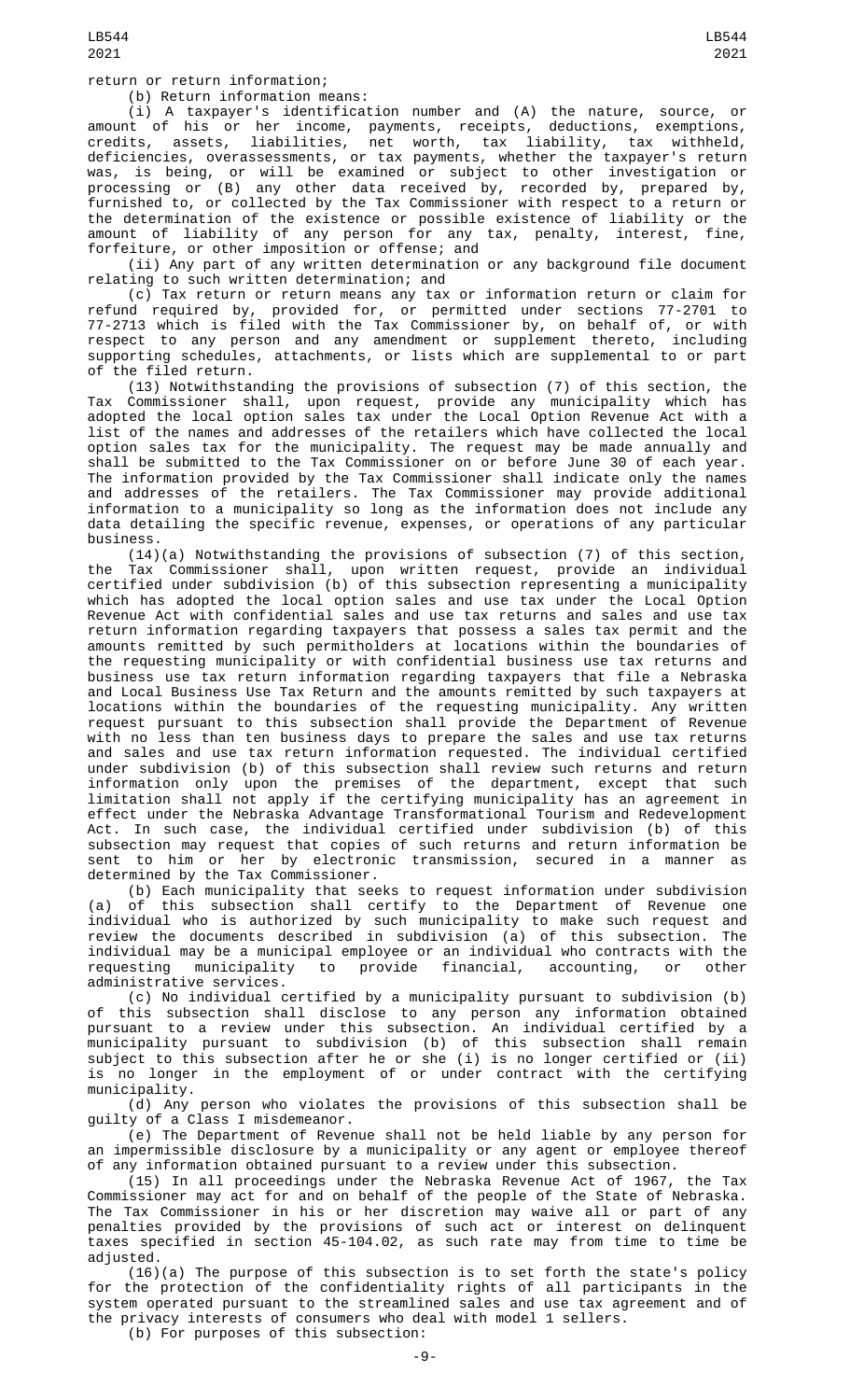(i) Anonymous data means information that does not identify a person;

(ii) Confidential taxpayer information means all information that is protected under a member state's laws, regulations, and privileges; and

(iii) Personally identifiable information means information that identifies a person.

(c) The state agrees that a fundamental precept for model 1 sellers is to preserve the privacy of consumers by protecting their anonymity. With very limited exceptions, a certified service provider shall perform its tax calculation, remittance, and reporting functions without retaining the personally identifiable information of consumers.

(d) The governing board of the member states in the streamlined sales and use tax agreement may certify a certified service provider only if that certified service provider certifies that:

(i) Its system has been designed and tested to ensure that the fundamental precept of anonymity is respected;

(ii) Personally identifiable information is only used and retained to the extent necessary for the administration of model 1 with respect to exempt purchasers;

(iii) It provides consumers clear and conspicuous notice of its information practices, including what information it collects, how it collects the information, how it uses the information, how long, if at all, it retains the information, and whether it discloses the information to member states. Such notice shall be satisfied by a written privacy policy statement accessible by the public on the web site of the certified service provider;

(iv) Its collection, use, and retention of personally identifiable information is limited to that required by the member states to ensure the validity of exemptions from taxation that are claimed by reason of a consumer's status or the intended use of the goods or services purchased; and

(v) It provides adequate technical, physical, and administrative<br>safeguards so as to protect personally identifiable information from identifiable information unauthorized access and disclosure.

(e) The state shall provide public notification to consumers, including exempt purchasers, of the state's practices relating to the collection, use, and retention of personally identifiable information.

(f) When any personally identifiable information that has been collected and retained is no longer required for the purposes set forth in subdivision (16)(d)(iv) of this section, such information shall no longer be retained by the member states.

(g) When personally identifiable information regarding an individual is retained by or on behalf of the state, it shall provide reasonable access by such individual to his or her own information in the state's possession and a right to correct any inaccurately recorded information.

(h) If anyone other than a member state, or a person authorized by that state's law or the agreement, seeks to discover personally identifiable information, the state from whom the information is sought should make a reasonable and timely effort to notify the individual of such request.

(i) This privacy policy is subject to enforcement by the Attorney General.

(j) All other laws and regulations regarding the collection, use, and maintenance of confidential taxpayer information remain fully applicable and binding. Without limitation, this subsection does not enlarge or limit the state's authority to:

(i) Conduct audits or other reviews as provided under the agreement and state law;

(ii) Provide records pursuant to the federal Freedom of Information Act, disclosure laws with governmental agencies, or other regulations;

(iii) Prevent, consistent with state law, disclosure of confidential taxpayer information;

(iv) Prevent, consistent with federal law, disclosure or misuse of federal return information obtained under a disclosure agreement with the Internal Revenue Service; and

(v) Collect, disclose, disseminate, or otherwise use anonymous data for governmental purposes.

Sec. 32. Section 77-27,119, Revised Statutes Cumulative Supplement, 2020, is amended to read:

77-27,119 (1) The Tax Commissioner shall administer and enforce the income tax imposed by sections 77-2714 to 77-27,135, and he or she is authorized to conduct hearings, to adopt and promulgate such rules and regulations, and to require such facts and information to be reported as he or she may deem necessary to enforce the income tax provisions of such sections, except that such rules, regulations, and reports shall not be inconsistent with the laws of this state or the laws of the United States. The Tax Commissioner may for enforcement and administrative purposes divide the state into a reasonable number of districts in which branch offices may be maintained.

(2)(a) The Tax Commissioner may prescribe the form and contents of any return or other document required to be filed under the income tax provisions. Such return or other document shall be compatible as to form and content with the return or document required by the laws of the United States. The form shall have a place where the taxpayer shall designate the high school district in which he or she lives and the county in which the high school district is headquartered. The Tax Commissioner shall adopt and promulgate such rules and regulations as may be necessary to insure compliance with this requirement.

(b) The State Department of Education, with the assistance and cooperation of the Department of Revenue, shall develop a uniform system for numbering all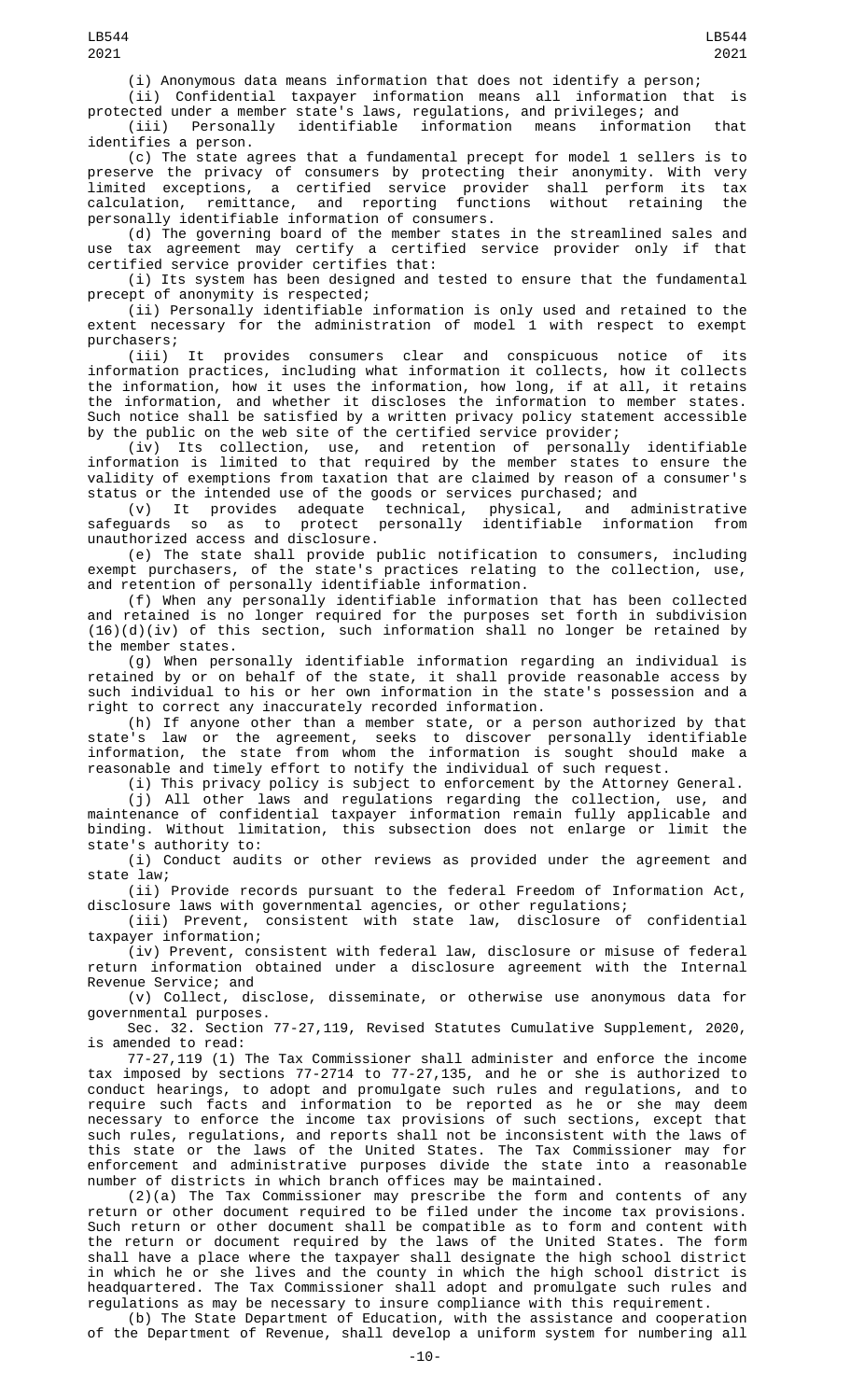school districts in the state. Such system shall be consistent with the data processing needs of the Department of Revenue and shall be used for the school district identification required by subdivision (a) of this subsection.

(c) The proper filing of an income tax return shall consist of the submission of such form as prescribed by the Tax Commissioner or an exact facsimile thereof with sufficient information provided by the taxpayer on the face of the form from which to compute the actual tax liability. Each taxpayer shall include such taxpayer's correct social security number or state identification number and the school district identification number of the school district in which the taxpayer resides on the face of the form. A filing is deemed to occur when the required information is provided.

(3) The Tax Commissioner, for the purpose of ascertaining the correctness of any return or other document required to be filed under the income tax provisions, for the purpose of determining corporate income, individual income, and withholding tax due, or for the purpose of making an estimate of taxable income of any person, shall have the power to examine or to cause to have examined, by any agent or representative designated by him or her for that purpose, any books, papers, records, or memoranda bearing upon such matters and may by summons require the attendance of the person responsible for rendering such return or other document or remitting any tax, or any officer or employee of such person, or the attendance of any other person having knowledge in the premises, and may take testimony and require proof material for his or her information, with power to administer oaths or affirmations to such person or persons.

(4) The time and place of examination pursuant to this section shall be such time and place as may be fixed by the Tax Commissioner and as are reasonable under the circumstances. In the case of a summons, the date fixed for appearance before the Tax Commissioner shall not be less than twenty days

from the time of service of the summons.<br>(5) No taxpayer shall be subje subjected to unreasonable or unnecessary examinations or investigations.

(6) Except in accordance with proper judicial order or as otherwise provided by law, it shall be unlawful for the Tax Commissioner, any officer or employee of the Tax Commissioner, any person engaged or retained by the Tax Commissioner on an independent contract basis, any person who pursuant to this section is permitted to inspect any report or return or to whom a copy, an abstract, or a portion of any report or return is furnished, any employee of the State Treasurer or the Department of Administrative Services, or any other person to divulge, make known, or use in any manner the amount of income or any particulars set forth or disclosed in any report or return required except for the purpose of enforcing sections 77-2714 to 77-27,135. The officers charged with the custody of such reports and returns shall not be required to produce any of them or evidence of anything contained in them in any action or proceeding in any court, except on behalf of the Tax Commissioner in an action or proceeding under the provisions of the tax law to which he or she is a party or on behalf of any party to any action or proceeding under such sections when the reports or facts shown thereby are directly involved in such action or proceeding, in either of which events the court may require the production of, and may admit in evidence, so much of such reports or of the facts shown thereby as are pertinent to the action or proceeding and no more. Nothing in this section shall be construed (a) to prohibit the delivery to a taxpayer, his or her duly authorized representative, or his or her successors, receivers, trustees, personal representatives, administrators, assignees, or guarantors, if directly interested, of a certified copy of any return or report in connection with his or her tax, (b) to prohibit the publication of statistics so classified as to prevent the identification of particular reports or returns and the items thereof, (c) to prohibit the inspection by the Attorney General, other legal representatives of the state, or a county attorney of the report or return of any taxpayer who brings an action to review the tax based thereon, against whom an action or proceeding for collection of tax has been instituted, or against whom an action, proceeding, or prosecution for failure to comply with the Nebraska Revenue Act of 1967 is being considered or has been commenced, (d) to prohibit furnishing to the Nebraska Workers' Compensation Court the names, addresses, and identification numbers of employers, and such information shall be furnished on request of the court, (e) to prohibit the disclosure of information and records to a collection agency contracting with the Tax Commissioner pursuant to sections 77-377.01 to 77-377.04, (f) to prohibit the disclosure of information pursuant to section 77-27,195, 77-4110, 77-5731, 77-6521, 77-6837, or 77-6839<u> or section 28 of this act</u>, (g) to prohibit the disclosure to the Public Employees Retirement Board of the addresses of individuals who are members of the retirement systems administered by the board, and such information shall be furnished to the board solely for purposes of its administration of the retirement systems upon written request, which request shall include the name and social security number of each individual for whom an address is requested, (h) to prohibit the disclosure of information to the Department of Labor necessary for the administration of the Employment Security Law, the Contractor Registration Act, or the Employee Classification Act, (i) to prohibit the disclosure to the Department of Motor Vehicles of tax return information pertaining to individuals, corporations, and businesses determined by the Department of Motor Vehicles to be delinquent in the payment of amounts due under agreements pursuant to the International Fuel Tax Agreement Act, and such disclosure shall be strictly limited to information necessary for the administration of the act, (j) to prohibit the disclosure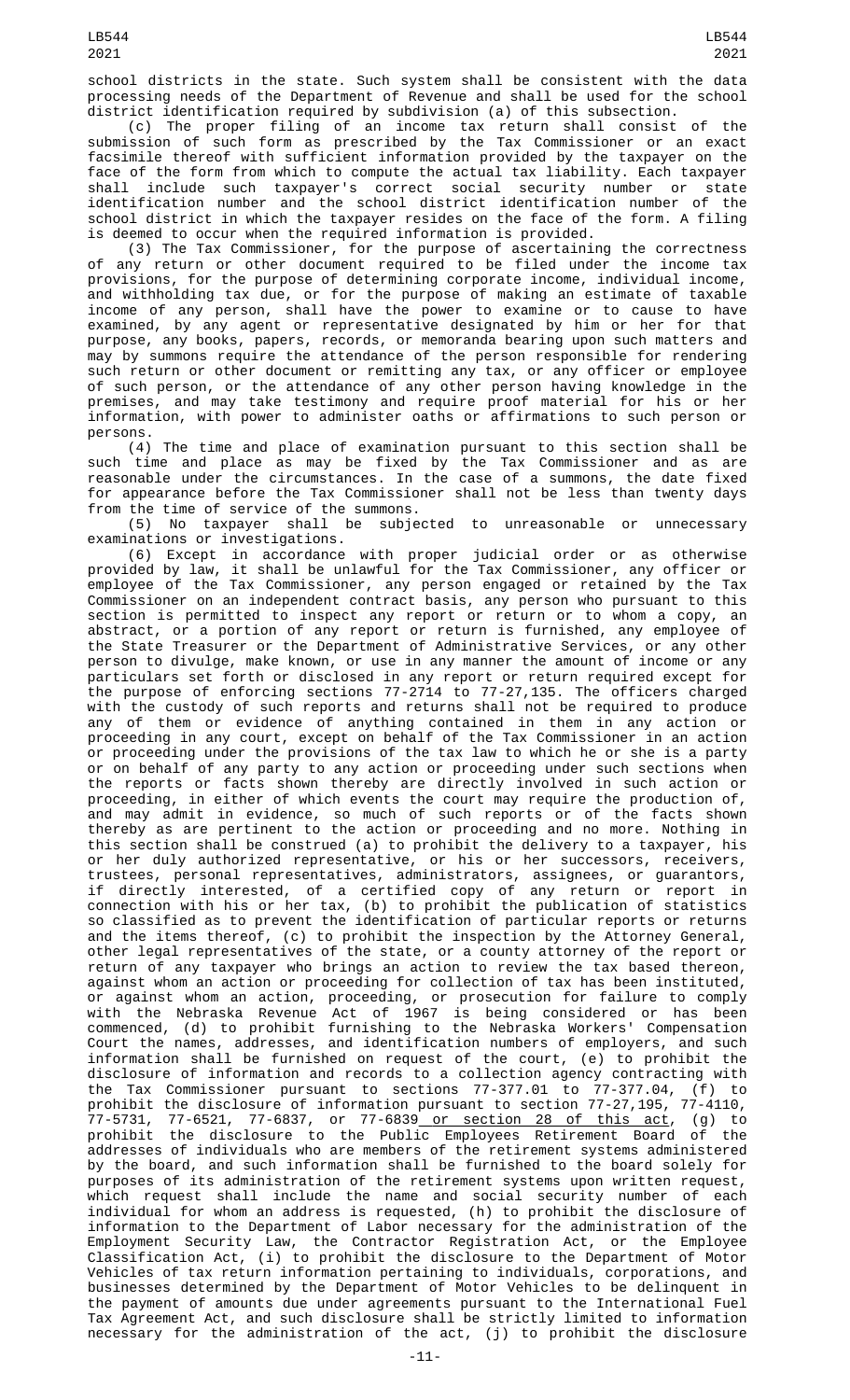under section 42-358.08, 43-512.06, or 43-3327 to any court-appointed individuals, the county attorney, any authorized attorney, or the Department of Health and Human Services of an absent parent's address, social security number, amount of income, health insurance information, and employer's name and address for the exclusive purpose of establishing and collecting child, spousal, or medical support, (k) to prohibit the disclosure of information to the Department of Insurance, the Nebraska State Historical Society, or the State Historic Preservation Officer as necessary to carry out the Department of Revenue's responsibilities under the Nebraska Job Creation and Mainstreet Revitalization Act, or (l) to prohibit the disclosure to the Department of Insurance of information pertaining to authorization for, and use of, tax credits under the New Markets Job Growth Investment Act. Information so obtained shall be used for no other purpose. Any person who violates this subsection shall be guilty of a felony and shall upon conviction thereof be fined not less than one hundred dollars nor more than five hundred dollars, or be imprisoned not more than five years, or be both so fined and imprisoned, in the discretion of the court and shall be assessed the costs of prosecution. If the offender is an officer or employee of the state, he or she shall be dismissed from office and be ineligible to hold any public office in this state for a period of two years thereafter.

(7) Reports and returns required to be filed under income tax provisions of sections 77-2714 to 77-27,135 shall be preserved until the Tax Commissioner orders them to be destroyed.

(8) Notwithstanding the provisions of subsection (6) of this section, the Tax Commissioner may permit the Secretary of the Treasury of the United States or his or her delegates or the proper officer of any state imposing an income tax, or the authorized representative of either such officer, to inspect the income tax returns of any taxpayer or may furnish to such officer or his or her authorized representative an abstract of the return of income of any taxpayer or supply him or her with information concerning an item of income contained in any return or disclosed by the report of any investigation of the income or return of income of any taxpayer, but such permission shall be granted only if the statutes of the United States or of such other state, as the case may be, grant substantially similar privileges to the Tax Commissioner of this state as the officer charged with the administration of the income tax imposed by sections 77-2714 to 77-27,135.

(9) Notwithstanding the provisions of subsection (6) of this section, the Tax Commissioner may permit the Postal Inspector of the United States Postal Service or his or her delegates to inspect the reports or returns of any person filed pursuant to the Nebraska Revenue Act of 1967 when information on the reports or returns is relevant to any action or proceeding instituted or being considered by the United States Postal Service against such person for the fraudulent use of the mails to carry and deliver false and fraudulent tax returns to the Tax Commissioner with the intent to defraud the State of Nebraska or to evade the payment of Nebraska state taxes.

(10)(a) Notwithstanding the provisions of subsection (6) of this section, the Tax Commissioner shall, upon written request by the Auditor of Public Accounts or the office of Legislative Audit, make tax returns and tax return information open to inspection by or disclosure to officers and employees of the Auditor of Public Accounts or employees of the office of Legislative Audit for the purpose of and to the extent necessary in making an audit of the Department of Revenue pursuant to section 50-1205 or 84-304. The Auditor of Public Accounts or office of Legislative Audit shall statistically and randomly select the tax returns and tax return information to be audited based upon a computer tape provided by the Department of Revenue which contains only total population documents without specific identification of taxpayers. The Tax Commissioner shall have the authority to approve the statistical sampling method used by the Auditor of Public Accounts or office of Legislative Audit. Confidential tax returns and tax return information shall be audited only upon the premises of the Department of Revenue. All audit workpapers pertaining to the audit of the Department of Revenue shall be stored in a secure place in the Department of Revenue.

(b) When selecting tax returns or tax return information for a performance audit of a tax incentive program, the office of Legislative Audit shall select the tax returns or tax return information for either all or a statistically and randomly selected sample of taxpayers who have applied for or who have qualified for benefits under the tax incentive program that is the subject of the audit. When the office of Legislative Audit reports on its review of tax returns and tax return information, it shall comply with subdivision (10)(c) of this section.

(c) No officer or employee of the Auditor of Public Accounts or office of Legislative Audit employee shall disclose to any person, other than another officer or employee of the Auditor of Public Accounts or office of Legislative Audit whose official duties require such disclosure, any return or return information described in the Nebraska Revenue Act of 1967 in a form which can be associated with or otherwise identify, directly or indirectly, a particular taxpayer.

(d) Any person who violates the provisions of this subsection shall be guilty of a Class IV felony and, in the discretion of the court, may be assessed the costs of prosecution. The guilty officer or employee shall be dismissed from employment and be ineligible to hold any position of employment with the State of Nebraska for a period of two years thereafter. For purposes of this subsection, officer or employee shall include a former officer or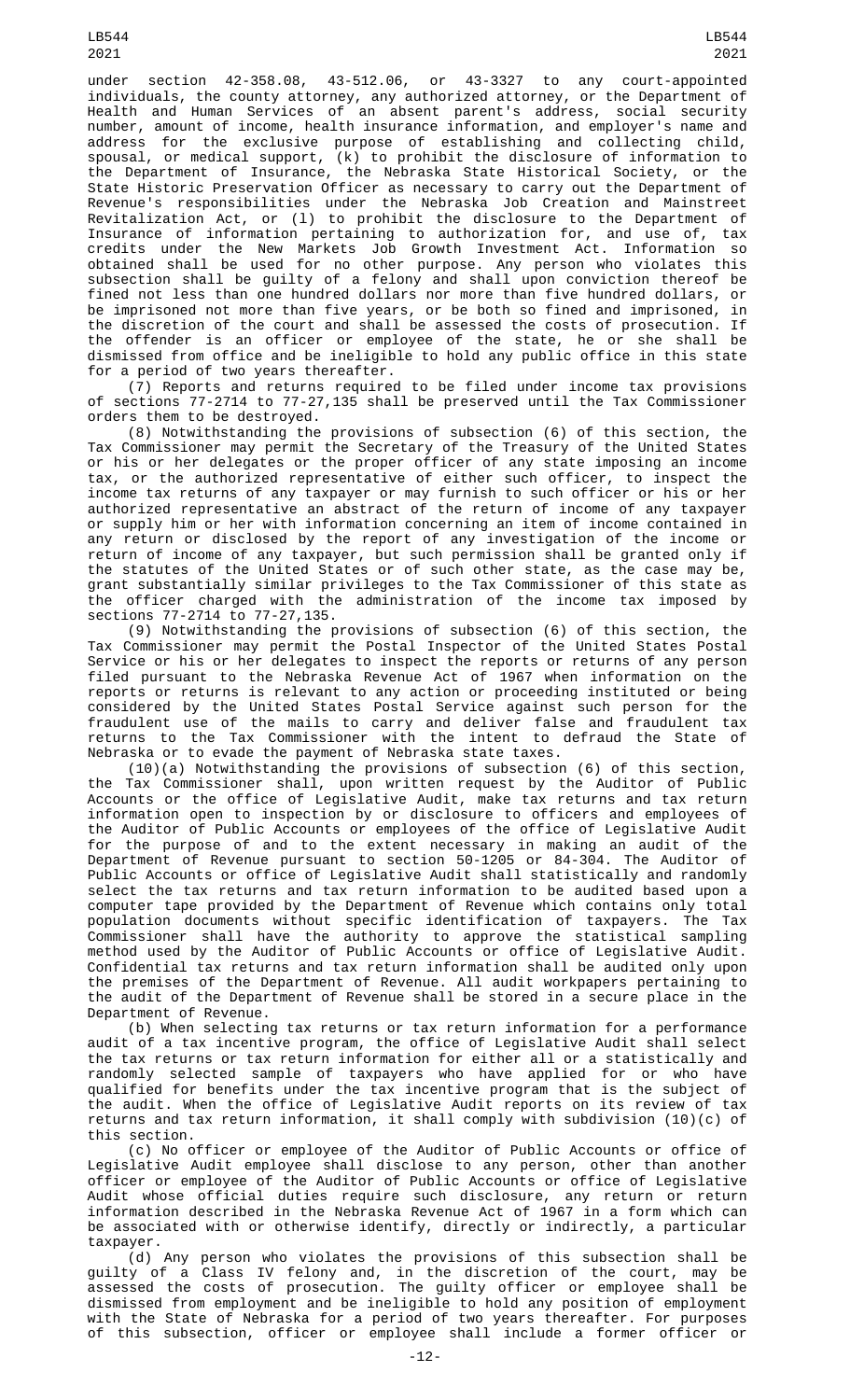employee of the Auditor of Public Accounts or former employee of the office of Legislative Audit.

(11) For purposes of subsections (10) through (13) of this section:

(a) Tax returns shall mean any tax or information return or claim for refund required by, provided for, or permitted under sections 77-2714 to 77-27,135 which is filed with the Tax Commissioner by, on behalf of, or with respect to any person and any amendment or supplement thereto, including supporting schedules, attachments, or lists which are supplemental to or part of the filed return;

(b) Return information shall mean:

(i) A taxpayer's identification number and (A) the nature, source, or amount of his or her income, payments, receipts, deductions, exemptions, credits, assets, liabilities, net worth, tax liability, tax withheld, deficiencies, overassessments, or tax payments, whether the taxpayer's return was, is being, or will be examined or subject to other investigation or processing or (B) any other data received by, recorded by, prepared by, furnished to, or collected by the Tax Commissioner with respect to a return or the determination of the existence or possible existence of liability or the amount of liability of any person for any tax, penalty, interest, fine, forfeiture, or other imposition or offense; and

(ii) Any part of any written determination or any background file document relating to such written determination; and

(c) Disclosures shall mean the making known to any person in any manner a return or return information.

(12) The Auditor of Public Accounts shall (a) notify the Tax Commissioner in writing thirty days prior to the beginning of an audit of his or her intent to conduct an audit, (b) provide an audit plan, and (c) provide a list of the tax returns and tax return information identified for inspection during the audit. The office of Legislative Audit shall notify the Tax Commissioner of the intent to conduct an audit and of the scope of the audit as provided in section 50-1209.

(13) The Auditor of Public Accounts or the office of Legislative Audit shall, as a condition for receiving tax returns and tax return information: (a) Subject employees involved in the audit to the same confidential information safeguards and disclosure procedures as required of Department of Revenue employees; (b) establish and maintain a permanent system of standardized records with respect to any request for tax returns or tax return information, the reason for such request, and the date of such request and any disclosure of the tax return or tax return information; (c) establish and maintain a secure area or place in the Department of Revenue in which the tax returns, tax return information, or audit workpapers shall be stored; (d) restrict access to the tax returns or tax return information only to persons whose duties or responsibilities require access; (e) provide such other safeguards as the Tax Commissioner determines to be necessary or appropriate to protect the confidentiality of the tax returns or tax return information; (f) provide a report to the Tax Commissioner which describes the procedures established and utilized by the Auditor of Public Accounts or office of Legislative Audit for insuring the confidentiality of tax returns, tax return information, and audit workpapers; and (g) upon completion of use of such returns or tax return information, return to the Tax Commissioner such returns or tax return information, along with any copies.

(14) The Tax Commissioner may permit other tax officials of this state to inspect the tax returns and reports filed under sections 77-2714 to 77-27,135, but such inspection shall be permitted only for purposes of enforcing a tax law and only to the extent and under the conditions prescribed by the rules and regulations of the Tax Commissioner.

(15) The Tax Commissioner shall compile the school district information required by subsection (2) of this section. Insofar as it is possible, such compilation shall include, but not be limited to, the total adjusted gross income of each school district in the state. The Tax Commissioner shall adopt and promulgate such rules and regulations as may be necessary to insure that such compilation does not violate the confidentiality of any individual income tax return nor conflict with any other provisions of state or federal law.

Sec. 33. Section 77-27,144, Revised Statutes Cumulative Supplement, 2020, is amended to read:

77-27,144 (1) The Tax Commissioner shall collect the tax imposed by any incorporated municipality concurrently with collection of a state tax in the same manner as the state tax is collected. The Tax Commissioner shall remit monthly the proceeds of the tax to the incorporated municipalities levying the<br>tax. after deducting the amount of refunds made and three percent of the tax, after deducting the amount of refunds made and three percent of remainder to be credited to the Municipal Equalization Fund.

(2) Deductions for a refund made pursuant to section 77-4105, 77-4106, 77-5725, or 77-5726 shall be delayed for one year after the refund has been made to the taxpayer. The Department of Revenue shall notify the municipality liable for a refund exceeding one thousand five hundred dollars of the pending refund, the amount of the refund, and the month in which the deduction will be made or begin, except that if the amount of a refund claimed under section 77-4105, 77-4106, 77-5725, or 77-5726 exceeds twenty-five percent of the municipality's total sales and use tax receipts, net of any refunds or sales tax collection fees, for the municipality's prior fiscal year, the department shall deduct the refund over the period of one year in equal monthly amounts beginning after the one-year notification period required by this subsection. This subsection applies to refunds owed by cities of the first class, cities of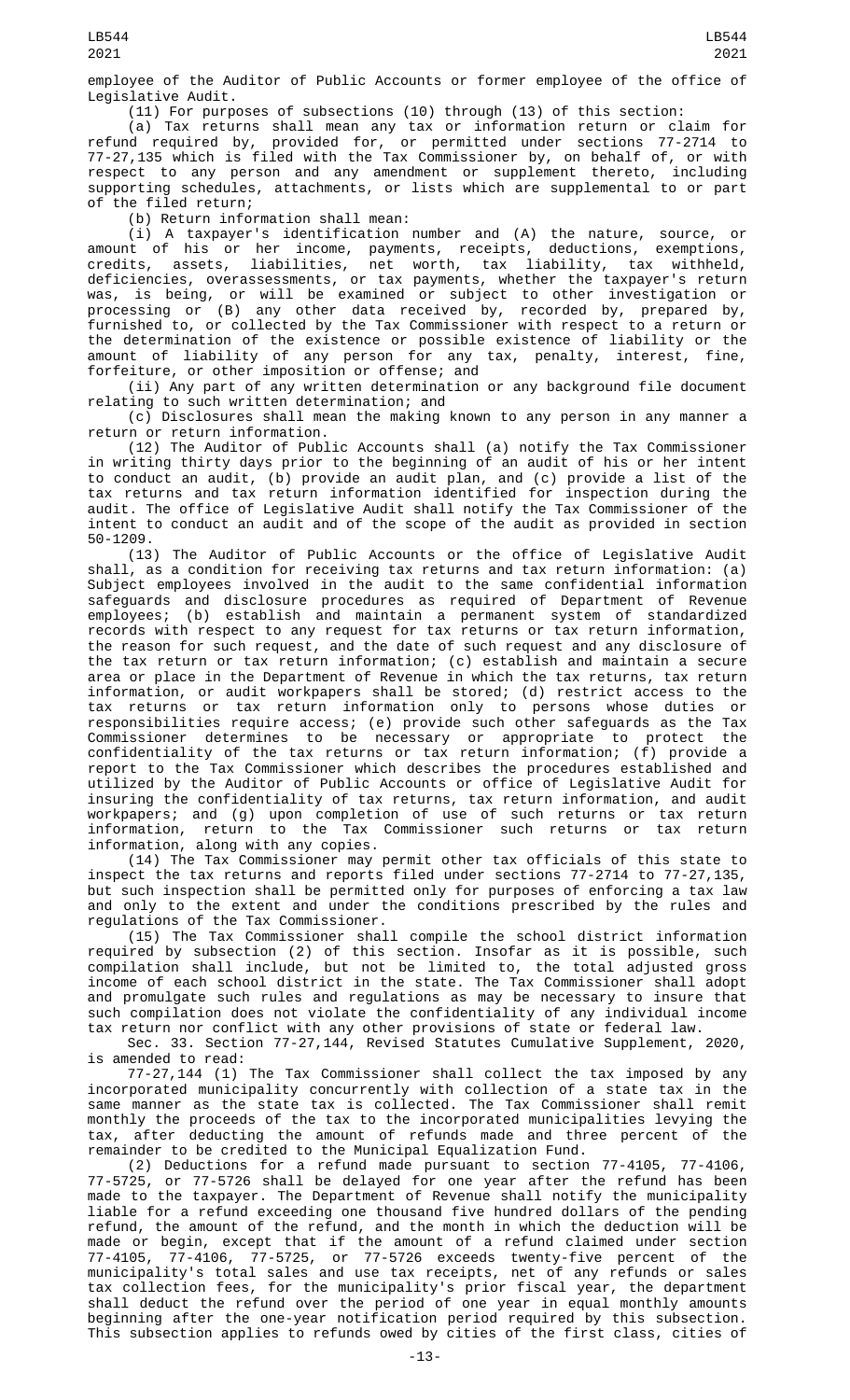the second class, and villages. This subsection applies to refunds beginning January 1, 2014.

(3) Deductions for a refund made pursuant to the ImagiNE Nebraska Act shall be delayed as provided in this subsection after the refund has been made to the taxpayer. The Department of Revenue shall notify each municipality liable for a refund exceeding one thousand five hundred dollars of the pending refund and the amount of the refund claimed under the ImagiNE Nebraska Act. The notification shall be made by March 1 of each year beginning in 2021 and shall be used to establish the refund amount for the following calendar year. The notification shall include any excess or underpayment from the prior calendar year. The department shall deduct the refund over a period of one year in equal monthly amounts beginning in January following the notification. This subsection applies to total annual refunds exceeding one million dollars or twenty-five percent of the municipality's total sales and use tax receipts for the prior fiscal year, whichever is the lesser amount.

(4) Deductions for a refund made pursuant to the Urban Redevelopment Act shall be delayed as provided in this subsection after the refund has been made to the taxpayer. The Department of Revenue shall notify each municipality liable for a refund exceeding one thousand five hundred dollars of the pending refund and the amount of the refund claimed under the Urban Redevelopment Act. The notification shall be made by March 1 of each year beginning in 2022 and shall be used to establish the refund amount for the following calendar year. The notification shall include any excess or underpayment from the prior <u>calendar year. The department shall deduct the refund over a period of one year</u><br>in equal monthly amounts beginning in January following the notification. This in equal monthly amounts beginning in January following the notification. subsection applies to total annual refunds exceeding one million dollars or twenty-five percent of the municipality's total sales and use tax receipts for the prior fiscal year, whichever is the lesser amount.

(5) (4) The Tax Commissioner shall keep full and accurate records of all money received and distributed under the provisions of the Local Option Revenue Act. When proceeds of a tax levy are received but the identity of the incorporated municipality which levied the tax is unknown and is not identified within six months after receipt, the amount shall be credited to the Municipal Equalization Fund. The municipality may request the names and addresses of the retailers which have collected the tax as provided in subsection (13) of section 77-2711 and may certify an individual to request and review confidential sales and use tax returns and sales and use tax return information as provided in subsection (14) of section 77-2711.

(6)(a) (5)(a) Every qualifying business that has filed an application to receive tax incentives under the Employment and Investment Growth Act, the Nebraska Advantage Act, <del>or</del> the ImagiNE Nebraska Act<u>, or the Urban Redevelopment</u> <u>Act</u> shall, with respect to such acts, provide annually to each municipality, in aggregate data, the maximum amount the qualifying business is eligible to receive in the current year in refunds of local sales and use taxes of the municipality and exemptions for the previous year, and the estimate of annual refunds of local sales and use taxes of the municipality and exemptions such business intends to claim in each future year. Such information shall be kept confidential by the municipality unless publicly disclosed previously by the taxpayer or by the State of Nebraska.

(b) For purposes of this subsection, municipality means a municipality that has adopted the local option sales and use tax under the Local Option Revenue Act and to which the qualifying business has paid such sales and use tax.

(c) The qualifying business shall provide the information to the municipality on or before June 30 of each year.

(d) Any amounts held by a municipality to make sales and use tax refunds under the Employment and Investment Growth Act, the Nebraska Advantage Act, and the ImagiNE Nebraska Act, and the Urban Redevelopment Act shall not count toward any budgeted restricted funds limitation as provided in section 13-519 or toward any cash reserve limitation as provided in section 13-504.

Sec. 34. Section 77-5905, Revised Statutes Cumulative Supplement, 2020, is amended to read:

77-5905 (1) If the Department of Revenue determines that an application meets the requirements of section 77-5904 and that the investment or employment is eligible for the credit and (a) the applicant is actively engaged in the operation of the microbusiness or will be actively engaged in the operation upon its establishment, (b) the applicant will make new investment or employment in the microbusiness, and (c) the new investment or employment will create new income or jobs, the department shall approve the application and authorize tentative tax credits to the applicant within the limits set forth in this section and certify the amount of tentative tax credits approved for the applicant. Applications for tax credits shall be considered in the order in which they are received.

(2) The department may approve applications up to the adjusted limit for each calendar year beginning January 1, 2006, through December 31, 2022. After applications totaling the adjusted limit have been approved for a calendar year, no further applications shall be approved for that year. The adjusted limit in a given year is two million dollars plus tentative tax credits that were not granted by the end of the preceding year. Tax credits shall not be allowed for a taxpayer receiving benefits under the Employment and Investment Growth Act, the Nebraska Advantage Act, the Nebraska Advantage Rural Development Act, <del>or</del> the ImagiNE Nebraska Act<u>, or the Urban Redevelopment Act</u>. Sec. 35. Section 84-602.03, Revised Statutes Cumulative Supplement, 2020,